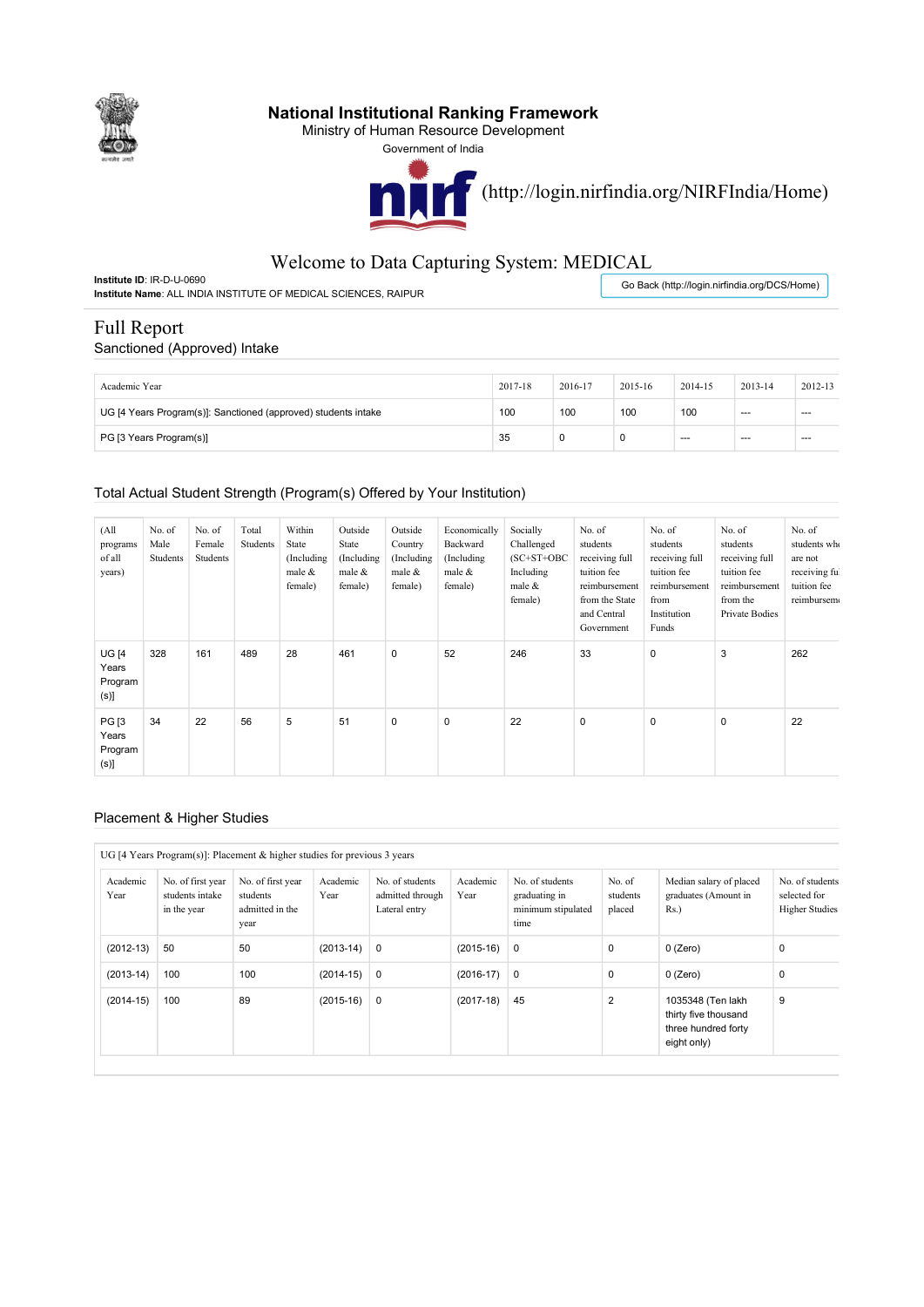## PG [3 Years Program(s)]: Placement & higher studies for previous 3 years

| Academic<br>Year | No. of first year<br>students intake<br>in the year | No. of first year<br>students admitted<br>in the year | Academic<br>Year | No. of students<br>admitted through<br>Lateral entry | Academic<br>Year | No. of students<br>graduating in<br>minimum stipulated<br>time | No. of<br>students<br>placed | Median salary of<br>placed graduates<br>(Amount in Rs.) | No. of students<br>selected for<br><b>Higher Studies</b> |
|------------------|-----------------------------------------------------|-------------------------------------------------------|------------------|------------------------------------------------------|------------------|----------------------------------------------------------------|------------------------------|---------------------------------------------------------|----------------------------------------------------------|
| $(2013-14)$      | $\mathbf 0$                                         | 0                                                     | $(2014-15)$      | $\mathbf 0$                                          | $(2015-16)$      | $\mathbf 0$                                                    | $\mathbf 0$                  | $0$ (Zero)                                              | 0                                                        |
| $(2014-15)$      | $\mathbf 0$                                         | 0                                                     | $(2015-16)$      | $\mathbf 0$                                          | $(2016-17)$      | $\overline{0}$                                                 | $\mathbf 0$                  | $0$ (Zero)                                              | $\mathbf 0$                                              |
| $(2015-16)$      | $\mathbf 0$                                         | 0                                                     | $(2016-17)$      | $\mathbf 0$                                          | $(2017-18)$      | $\mathbf 0$                                                    | $\mathbf 0$                  | $0$ (Zero)                                              | $\mathbf 0$                                              |
|                  |                                                     |                                                       |                  |                                                      |                  |                                                                |                              |                                                         |                                                          |

## Ph.D Student Details

| Ph.D (Student pursuing doctoral program till 2017-18; Students admitted in the academic year 2018-19 should not be entered here.) |             |             |                       |             |  |             |  |  |
|-----------------------------------------------------------------------------------------------------------------------------------|-------------|-------------|-----------------------|-------------|--|-------------|--|--|
|                                                                                                                                   |             |             | <b>Total Students</b> |             |  |             |  |  |
| Full Time                                                                                                                         |             |             | $\mathbf 0$           |             |  |             |  |  |
| Part Time                                                                                                                         |             |             | 0                     |             |  |             |  |  |
|                                                                                                                                   |             |             |                       |             |  |             |  |  |
| No. of Ph.D students graduated (including Integrated Ph.D)                                                                        |             |             |                       |             |  |             |  |  |
|                                                                                                                                   | 2017-18     |             |                       | 2016-17     |  | 2015-16     |  |  |
| Full Time                                                                                                                         | $\mathbf 0$ |             |                       | 0           |  | $\mathbf 0$ |  |  |
| Part Time                                                                                                                         | 0           |             |                       | 0           |  | $\mathbf 0$ |  |  |
|                                                                                                                                   |             |             |                       |             |  |             |  |  |
| No. of students Graduating in Super Speciality program (DM/MCH)                                                                   |             |             |                       |             |  |             |  |  |
| 2017-18<br>2016-17                                                                                                                |             |             |                       | 2015-16     |  |             |  |  |
| 0                                                                                                                                 |             | $\mathbf 0$ |                       | $\mathbf 0$ |  |             |  |  |
|                                                                                                                                   |             |             |                       |             |  |             |  |  |

#### Financial Resources: Utilised Amount for the Capital & Operational expenditure for previous 3 years

| Financial Year                                                                                                                                      | 2017-18                                                                                                           | 2016-17                                                                                                       | 2015-16                                                                                                |  |  |  |  |  |  |
|-----------------------------------------------------------------------------------------------------------------------------------------------------|-------------------------------------------------------------------------------------------------------------------|---------------------------------------------------------------------------------------------------------------|--------------------------------------------------------------------------------------------------------|--|--|--|--|--|--|
|                                                                                                                                                     | <b>Utilised Amount</b>                                                                                            | <b>Utilised Amount</b>                                                                                        | <b>Utilised Amount</b>                                                                                 |  |  |  |  |  |  |
| Annual Capital Expenditure on Academic Activities and Resources (excluding expenditure on buildings)                                                |                                                                                                                   |                                                                                                               |                                                                                                        |  |  |  |  |  |  |
| Library                                                                                                                                             | 52146029 (Five crore twenty on<br>e lakh forty six thousand and tw<br>enty nine only)                             | 264837672 (Twenty six crore for<br>ty eight lakh thirty seven thousa<br>nd six hundred seventy two onl<br>y)  | 60007825 (Six crore seven the<br>sand eight hundred and twent<br>ive only)                             |  |  |  |  |  |  |
| New Equipment for Laboratories                                                                                                                      | 5562427 (Fifty five lakh sixty tw<br>o thousand four hundred and tw<br>enty seven only)                           | $0$ (Zero)                                                                                                    | 1866622 (Eighteen lakh sixty :<br>thousand and twenty two only                                         |  |  |  |  |  |  |
| Other expenditure on creation of Capital Assets (excluding<br>expenditure on Land and Building)                                                     | 52147889 (Five crore twenty on<br>e lakh forty seven thousand eig<br>ht hundred and eighty nine only)             | 27020793 (Two crore seventy la<br>kh twenty thousand seven hund<br>red and ninety three only)                 | 21571396 (Two crore fifteen k<br>h seventy one thousand three<br>undred and ninety six only)           |  |  |  |  |  |  |
| <b>Annual Operational Expenditure</b>                                                                                                               |                                                                                                                   |                                                                                                               |                                                                                                        |  |  |  |  |  |  |
| Salaries (Teaching and Non Teaching staff)                                                                                                          | 617705536 (Sixty one crore sev<br>enty seven lakh five thousand fi<br>ve hundred and thirty six only)             | 454490406 (Forty five crore fort<br>y four lakh ninety thousand four<br>hundred and six only)                 | 321596698 (Thirty two crore fi<br>een lakh ninety six thousand s<br>hundred and ninety eight only      |  |  |  |  |  |  |
| Maintenance of Academic Infrastructure or consumables, other<br>running expenditures etc. (excluding maintenance of hostels and<br>allied services) | 397628172 (Thirty nine crore se<br>venty six lakh twenty eight thous<br>and one hundred and seventy t<br>wo only) | 234242363 (Twenty three crore<br>forty two lakh forty two thousand<br>three hundred and sixty three o<br>n y) | 216252273 (Twenty one crore<br>xty two lakh fifty two thousand<br>wo hundred and seventy three<br>n y) |  |  |  |  |  |  |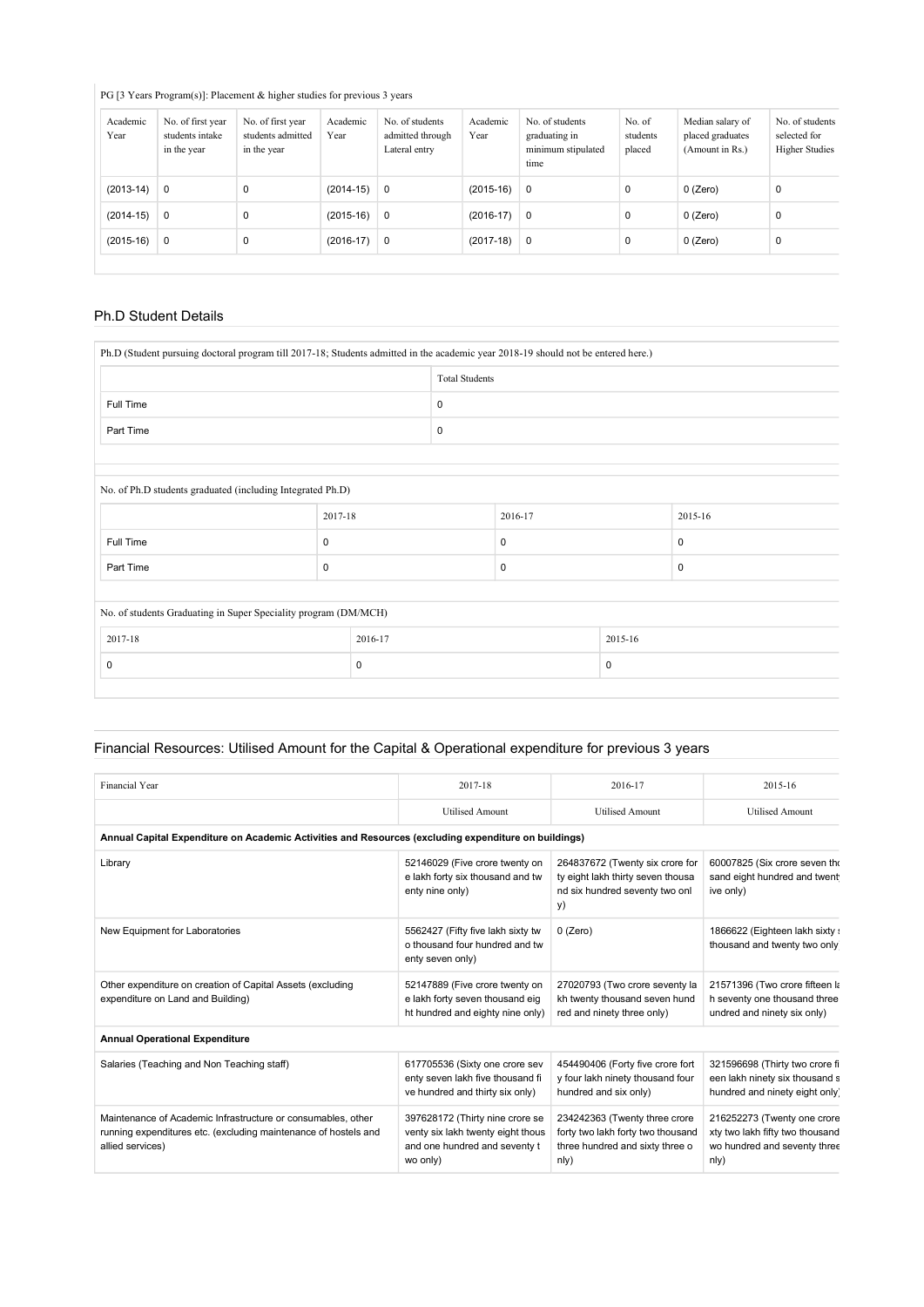| Financial Year                 | 2017-18                                                                          | 2016-17                                                        | 2015-16                                                                     |
|--------------------------------|----------------------------------------------------------------------------------|----------------------------------------------------------------|-----------------------------------------------------------------------------|
|                                | Utilised Amount                                                                  | <b>Utilised Amount</b>                                         | <b>Utilised Amount</b>                                                      |
| Seminars/Conferences/Workshops | 286337 (Two lakh eighty six tho<br>usand three hundred and thirty<br>seven only) | 388014 (Three lakh eighty eight<br>thousand and fourteen only) | 292944 (Two lakh ninety two t<br>ousand nine hundred and forty<br>our only) |

| <b>IPR</b>               |      |      |      |
|--------------------------|------|------|------|
|                          |      |      |      |
| Calendar year            | 2017 | 2016 | 2015 |
| No. of Patents Published | 0    |      | C    |
| No. of Patents Granted   | 0    |      | -0   |

#### Sponsored Research Details

| Financial Year                                     | 2017-18                                                                | 2016-17                                                                                 | 2015-16                                                        |
|----------------------------------------------------|------------------------------------------------------------------------|-----------------------------------------------------------------------------------------|----------------------------------------------------------------|
| Total no. of Sponsored<br>Projects                 | 10                                                                     | 6                                                                                       | 4                                                              |
| Total no. of Funding Agencies                      | -6                                                                     | 4                                                                                       | 3                                                              |
| <b>Total Amount Received</b><br>(Amount in Rupees) | 10645490                                                               | 12363799                                                                                | 5523300                                                        |
| Amount Received in Words                           | One crore six lakh forty five thousand four<br>hundred and ninety only | One crore twenty three lakh sixty three thousand sev<br>en hundred and ninety nine only | Fifty five lakh twenty three thousand<br>nd three hundred only |

## OPD Attendance & Bed Occupancy

| OPD Attendance & Bed Occupancy                       |        |  |  |  |  |  |  |  |  |
|------------------------------------------------------|--------|--|--|--|--|--|--|--|--|
| 1. Average OPD attendance in the calendar year 2017. | 242838 |  |  |  |  |  |  |  |  |
| 2. Average Bed Occupancy in the calendar year 2017.  | 200    |  |  |  |  |  |  |  |  |

## PCS Facilities: Facilities of physically challenged students

| 1. Do your institution buildings have Lifts/Ramps?                                                                                                        | Yes, more than 80% of the<br>buildings |
|-----------------------------------------------------------------------------------------------------------------------------------------------------------|----------------------------------------|
| 2. Do your institution have provision for walking aids, includingwheelchairs and transportation from one building to another for<br>handicapped students? | Yes                                    |
| 3. Do your institution buildings have specially designed toilets for handicapped students?                                                                | Yes, more than 80% of the<br>buildings |

## Faculty Details

1. How many faculty members of your institution have received highly reputed national/international awards/recognition from Central government agencies in the previous year (2017-18)? 0

| Smo | Name                       | Age | Designation | Gender | Qualification | Experience<br>(In Months) | Is Associated<br>Last Year | Currently<br>working with<br>institution? | Joining<br>Date  | Leaving<br>Date | Associatior<br>type |
|-----|----------------------------|-----|-------------|--------|---------------|---------------------------|----------------------------|-------------------------------------------|------------------|-----------------|---------------------|
|     | Dr Dhanesh Kumar<br>Sharma | 62  | Other       | Male   | M.S           | 63                        | Yes                        | Yes                                       | $05-04-$<br>2013 | $--$            | Regular             |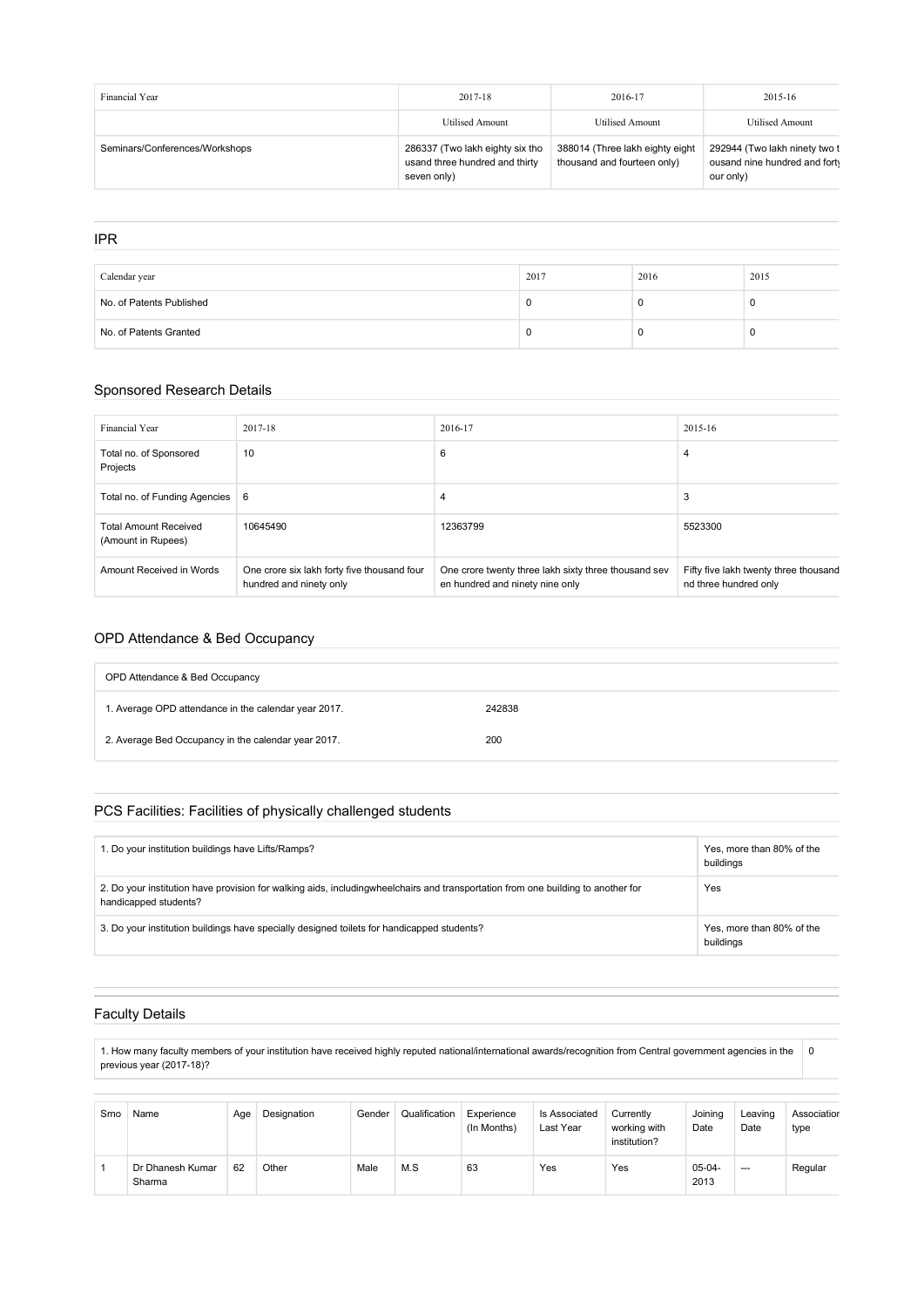| 2  | Dr Konuri Vijaya<br>Kumar     | 59 | Other                  | Male   | M.S        | 61 | Yes | Yes | $10 - 06 -$<br>2013 | ---     | Regular |
|----|-------------------------------|----|------------------------|--------|------------|----|-----|-----|---------------------|---------|---------|
| 3  | Dr Soumitra Trivedi           | 43 | Associate<br>Professor | Male   | M.S        | 70 | Yes | Yes | 05-09-<br>2012      | ---     | Regular |
| 4  | Dr A U Siddiqui               | 44 | Associate<br>Professor | Male   | M.S        | 71 | Yes | Yes | 14-08-<br>2012      | <u></u> | Regular |
| 5  | Dr Manisha Barnwal<br>Sinha   | 40 | Associate<br>Professor | Female | M.S        | 71 | Yes | Yes | 16-08-<br>2012      | ---     | Regular |
| 6  | Dr Mrithunjay<br>Rathore      | 40 | Associate<br>Professor | Male   | M.S        | 71 | Yes | Yes | $21 - 08 -$<br>2012 | <u></u> | Regular |
| 7  | Dr Ramanjan Sinha             | 52 | Professor              | Male   | Ph.D       | 71 | Yes | Yes | $02 - 08 -$<br>2012 | ---     | Regular |
| 8  | Dr Meenakshi Sinha            | 52 | Other                  | Female | Ph.D       | 71 | Yes | Yes | $02 - 08 -$<br>2012 | <u></u> | Regular |
| 9  | Dr Avinash S Ingle            | 43 | Other                  | Male   | M.D        | 71 | Yes | Yes | 13-08-<br>2012      | ---     | Regular |
| 10 | Dr Jayshri R Ghate            | 41 | Associate<br>Professor | Female | M.D        | 71 | Yes | Yes | 13-08-<br>2012      | ---     | Regular |
| 11 | Dr Ekta Khandelwal            | 38 | Associate<br>Professor | Female | M.D        | 71 | Yes | Yes | 06-08-<br>2012      | <u></u> | Regular |
| 12 | Dr Eli Mohapatra              | 50 | Professor              | Female | M.D        | 70 | Yes | Yes | 17-09-<br>2012      | ---     | Regular |
| 13 | Dr Rachita Nanda              | 45 | Other                  | Female | M.D        | 62 | Yes | Yes | 22-05-<br>2013      | ---     | Regular |
| 14 | Dr Suprava Patel              | 43 | Associate<br>Professor | Female | M.D        | 71 | Yes | Yes | $21 - 08 -$<br>2012 | ---     | Regular |
| 15 | Dr Jessy Abraham              | 45 | Associate<br>Professor | Female | Ph.D       | 69 | Yes | Yes | $30 - 10 -$<br>2012 | <u></u> | Regular |
| 16 | Dr Manisha<br>Madhukar Ruikar | 50 | Professor              | Female | M.D        | 62 | Yes | Yes | 27-05-<br>2013      | ---     | Regular |
| 17 | Dr Abhiruchi<br>Galhotra      | 43 | Other                  | Female | M.D        | 71 | Yes | Yes | 09-08-<br>2012      | ---     | Regular |
| 18 | Dr Gouri Kumari<br>Padhy      | 45 | Other                  | Female | M.D        | 71 | Yes | Yes | 14-08-<br>2012      | ---     | Regular |
| 19 | Dr Anjali Pal                 | 44 | Associate<br>Professor | Female | M.D        | 71 | Yes | Yes | 09-08-<br>2012      | ---     | Regular |
| 20 | Dr Anjan Kumar Giri           | 44 | Associate<br>Professor | Male   | M.D        | 71 | Yes | Yes | 16-08-<br>2012      | ---     | Regular |
| 21 | Dr Suryaprakash<br>Dhaneria   | 61 | Professor              | Male   | <b>DNB</b> | 64 | Yes | Yes | 20-03-<br>2013      | ---     | Regular |
| 22 | Dr Nitin Rewaram<br>Gaikwad   | 41 | Other                  | Male   | M.D        | 65 | Yes | Yes | 18-02-<br>2013      | ---     | Regular |
| 23 | Dr Yogendra<br>Narayan Keche  | 42 | Assistant<br>Professor | Male   | M.D        | 26 | Yes | Yes | 27-05-<br>2016      | ---     | Regular |
| 24 | Dr Anudita<br>Bhargava        | 46 | Other                  | Female | M.D        | 61 | Yes | Yes | 27-06-<br>2013      | ---     | Regular |
| 25 | Dr Padma Das                  | 42 | Other                  | Female | M.D        | 62 | Yes | Yes | 06-05-<br>2013      | ---     | Regular |
| 26 | Dr Ujjwala Nitin<br>Gaikwad   | 39 | Other                  | Female | M.D        | 65 | Yes | Yes | 18-02-<br>2013      | ÷,      | Regular |
| 27 | Dr Sanjay Singh<br>Negi       | 41 | Associate<br>Professor | Male   | Ph.D       | 64 | Yes | Yes | $11-03-$<br>2013    | ---     | Regular |
| 28 | Dr Nighat Hussain             | 44 | Other                  | Female | M.D        | 64 | Yes | Yes | $11 - 03 -$<br>2013 | ---     | Regular |
| 29 | Dr Amit Bugalia               | 39 | Associate<br>Professor | Male   | M.D        | 64 | Yes | Yes | $11-03-$<br>2013    | ---     | Regular |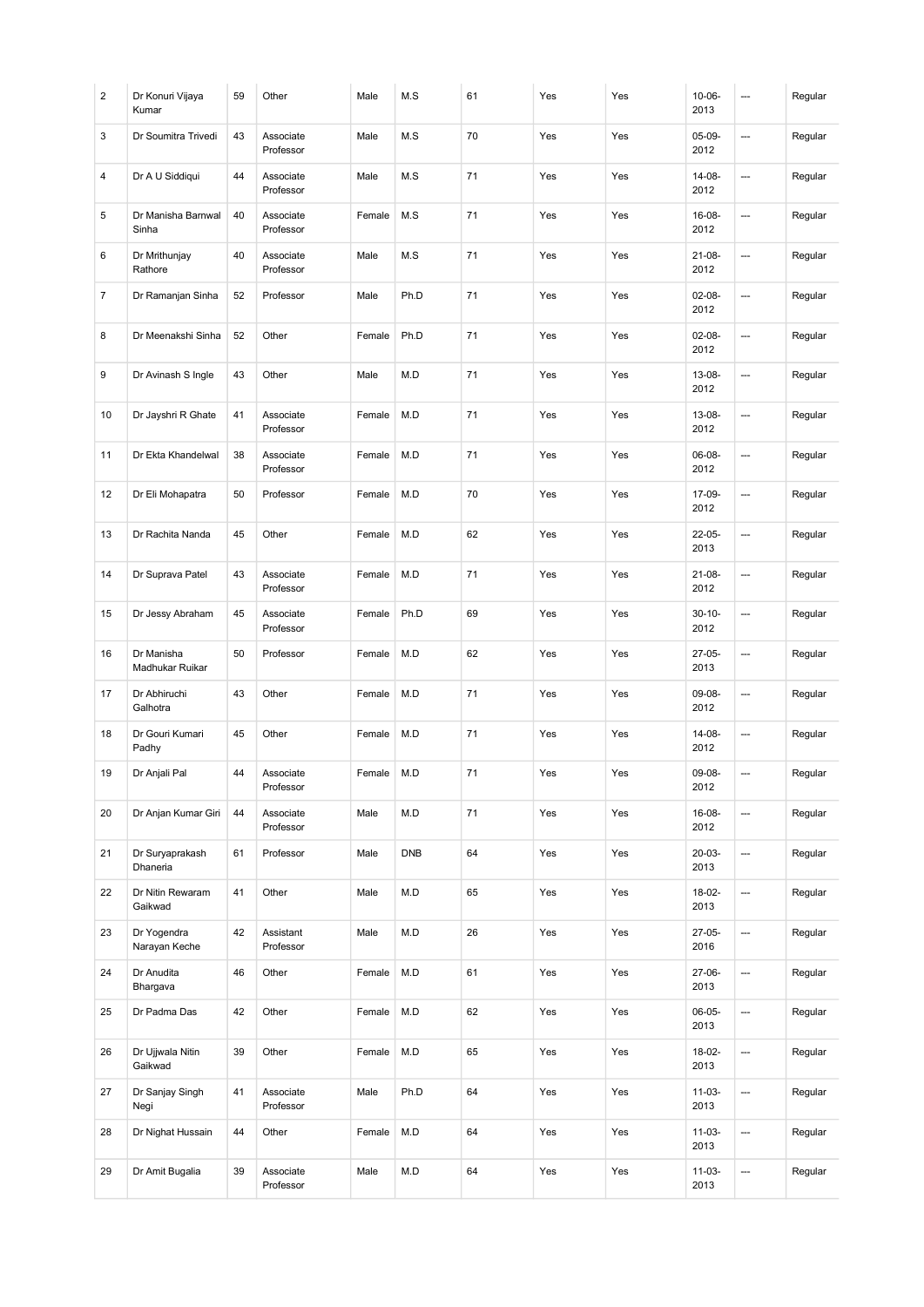| 30 | Dr Vandita<br>Yogendra Singh  | 39 | Assistant<br>Professor | Female | M.D        | 26 | Yes | Yes | 09-05-<br>2016      | --- | Regular |
|----|-------------------------------|----|------------------------|--------|------------|----|-----|-----|---------------------|-----|---------|
| 31 | Dr Sankalp Sharma             | 41 | Associate<br>Professor | Male   | M.D        | 63 | Yes | Yes | $11 - 04 -$<br>2013 | --- | Regular |
| 32 | Dr Krishnadutt<br>Chavali     | 44 | Professor              | Male   | <b>DNB</b> | 63 | Yes | Yes | $02 - 04 -$<br>2013 | …   | Regular |
| 33 | Dr Shreemanta<br>Kumar Dash   | 46 | Associate<br>Professor | Male   | M.D        | 63 | Yes | Yes | $10 - 04 -$<br>2013 | --- | Regular |
| 34 | Dr Pankaj Suresh<br>Ghormade  | 34 | Assistant<br>Professor | Male   | M.D        | 26 | Yes | Yes | $25-05-$<br>2016    | …   | Regular |
| 35 | Dr Nitin Kumar<br>Kashyap     | 40 | Associate<br>Professor | Male   | M.S        | 68 | Yes | Yes | $30 - 11 -$<br>2012 | --- | Regular |
| 36 | Dr Ankur Kumar<br>Shrivastava | 40 | Associate<br>Professor | Male   | M.D        | 63 | Yes | Yes | $04 - 04 -$<br>2013 | --- | Regular |
| 37 | Dr Siddhartha<br>Nanda        | 48 | Associate<br>Professor | Male   | M.D        | 63 | Yes | Yes | $13 - 04 -$<br>2013 | --- | Regular |
| 38 | Dr Narendra Kuber<br>Bodhey   | 45 | Professor              | Male   | M.D        | 64 | Yes | Yes | 26-03-<br>2013      | --- | Regular |
| 39 | Dr Alok Chandra<br>Agrawal    | 51 | Professor              | Male   | Ph.D       | 63 | Yes | Yes | 09-04-<br>2013      | …   | Regular |
| 40 | Dr Harshal Sakale             | 37 | Assistant<br>Professor | Male   | M.S        | 26 | Yes | Yes | 26-05-<br>2016      | --- | Regular |
| 41 | Dr Santhosh Rao               | 37 | Associate<br>Professor | Male   | <b>MDS</b> | 64 | Yes | Yes | 28-03-<br>2013      | …   | Regular |
| 42 | Dr Manish Jagdish<br>Raghani  | 36 | Associate<br>Professor | Male   | <b>MDS</b> | 64 | Yes | Yes | $12 - 03 -$<br>2013 | --- | Regular |
| 43 | Dr Nakul Uppal                | 39 | Associate<br>Professor | Male   | <b>MDS</b> | 25 | Yes | Yes | 03-06-<br>2016      | …   | Regular |
| 44 | Dr Atul Jindal                | 39 | Associate<br>Professor | Male   | M.D        | 63 | Yes | Yes | $08 - 04 -$<br>2013 | --- | Regular |
| 45 | Dr Tushar Bharat<br>Jagzape   | 39 | Other                  | Male   | M.S        | 26 | Yes | Yes | $02-05-$<br>2016    | --- | Regular |
| 46 | Dr Tripty Naik                | 34 | Assistant<br>Professor | Female | M.D        | 25 | Yes | Yes | 27-06-<br>2016      | --- | Regular |
| 47 | Dr Praveen Kumar<br>Neema     | 62 | Professor              | Male   | M.D        | 63 | Yes | Yes | $12 - 04 -$<br>2013 |     | Regular |
| 48 | Dr Subrata Kumar<br>Singha    | 44 | Other                  | Male   | M.D        | 63 | Yes | Yes | $12 - 04 -$<br>2013 | --- | Regular |
| 49 | Dr Monica<br>Khetarpal        | 48 | Associate<br>Professor | Female | M.D        | 63 | Yes | Yes | $10 - 04 -$<br>2013 | --- | Regular |
| 50 | Dr Mayank Kumar               | 37 | Assistant<br>Professor | Male   | M.D        | 26 | Yes | Yes | 26-05-<br>2016      | --- | Regular |
| 51 | Dr Sarita<br>Ramchandani      | 39 | Assistant<br>Professor | Female | M.D        | 24 | Yes | Yes | $01 - 07 -$<br>2016 | --- | Regular |
| 52 | Dr Ajoy K Behera              | 51 | Associate<br>Professor | Male   | M.D        | 64 | Yes | Yes | 16-03-<br>2013      | --- | Regular |
| 53 | Dr Rupa Mehta                 | 36 | Associate<br>Professor | Female | M.S        | 65 | Yes | Yes | 25-02-<br>2013      | --- | Regular |
| 54 | Dr Ripu Daman<br>Arora        | 38 | Associate<br>Professor | Male   | M.S        | 64 | Yes | Yes | $11 - 03 -$<br>2013 | --- | Regular |
| 55 | Dr Md Sabah<br>Siddiqui       | 38 | Associate<br>Professor | Male   | M.D        | 63 | Yes | Yes | 23-04-<br>2013      | --- | Regular |
| 56 | Dr Preetam<br>Narayan Wasnik  | 38 | Assistant<br>Professor | Male   | M.D        | 26 | Yes | Yes | $30 - 05 -$<br>2016 | --- | Regular |
| 57 | Dr Lokesh Kumar<br>Singh      | 41 | Associate<br>Professor | Male   | M.D        | 63 | Yes | Yes | 23-04-<br>2013      | --- | Regular |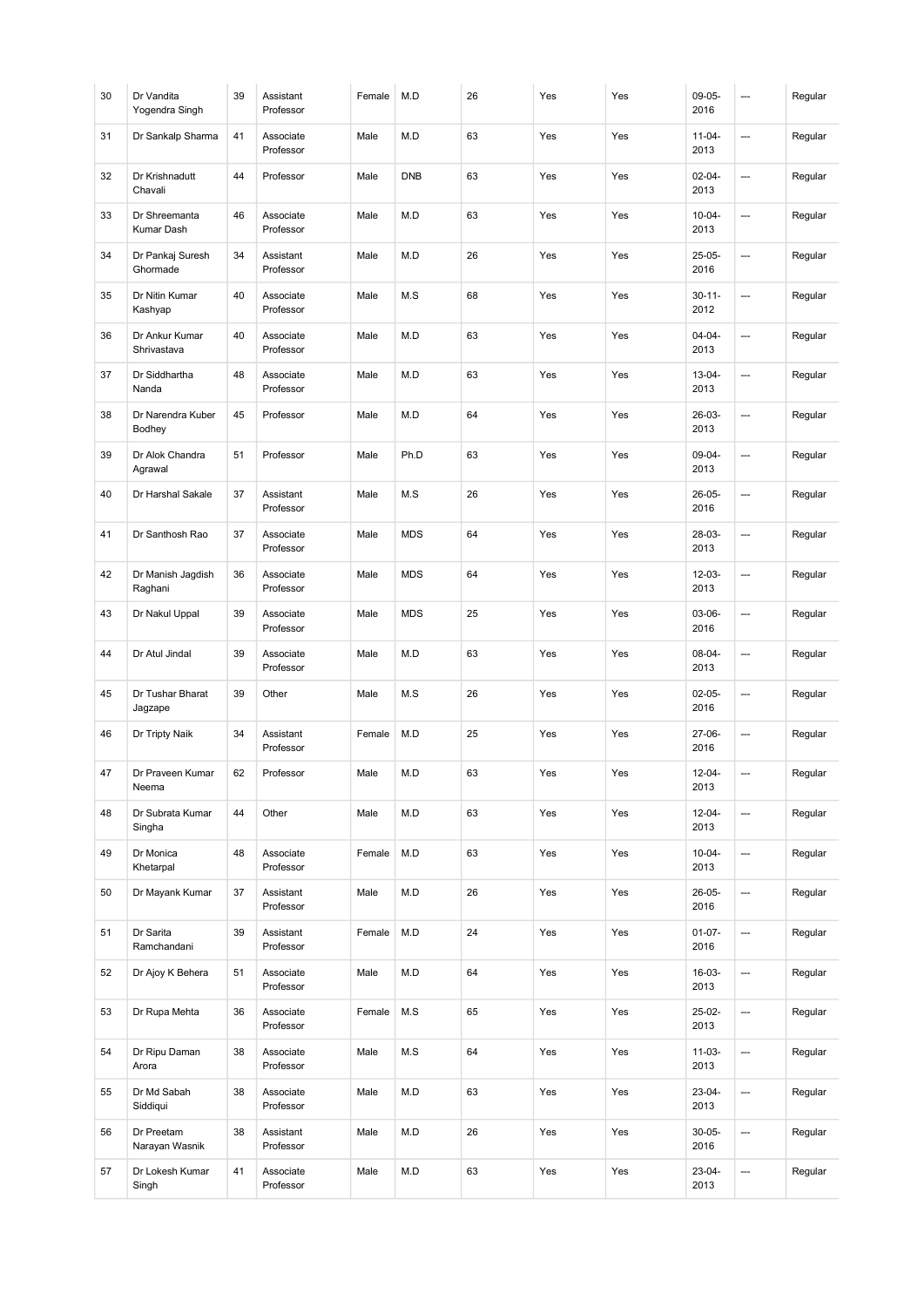| 58 | Dr Sucharita<br>Mandal             | 38 | Assistant<br>Professor                              | Female | M.D  | 25               | Yes | Yes | 23-06-<br>2016      | ---            | Regular               |
|----|------------------------------------|----|-----------------------------------------------------|--------|------|------------------|-----|-----|---------------------|----------------|-----------------------|
| 59 | Dr Debajyoti<br>Mohanty            | 43 | Other                                               | Male   | M.S  | 62               | Yes | Yes | $01 - 05 -$<br>2013 | ---            | Regular               |
| 60 | Dr Radhakrishna<br>Ramchandani     | 44 | Associate<br>Professor                              | Male   | M.S  | 64               | Yes | Yes | 16-03-<br>2013      | ---            | Regular               |
| 61 | Dr Sarita Agrawal                  | 49 | Professor                                           | Female | M.D  | 62               | Yes | Yes | $02-05-$<br>2013    | ---            | Regular               |
| 62 | Dr Vinita Singh                    | 41 | Associate<br>Professor                              | Female | M.D  | 64               | Yes | Yes | 26-03-<br>2013      | ---            | Regular               |
| 63 | Dr Prasanta Kumar<br>Nayak         | 39 | Associate<br>Professor                              | Male   | M.D  | 63               | Yes | Yes | $01 - 04 -$<br>2013 | ---            | Regular               |
| 64 | Dr Nilaj Kumar<br>Bagde            | 42 | Associate<br>Professor                              | Male   | M.D  | 26               | Yes | Yes | $06-05-$<br>2016    | ---            | Regular               |
| 65 | Dr Nitin Kumar<br>Bhajandas Borkar | 40 | Associate<br>Professor                              | Male   | M.S  | 68               | Yes | Yes | $30 - 11 -$<br>2012 | ---            | Regular               |
| 66 | Dr Sunita Singh                    | 38 | Associate<br>Professor                              | Female | M.S  | 63               | Yes | Yes | $09 - 04 -$<br>2013 | ---            | Regular               |
| 67 | Dr Namrata<br>Chhabra              | 37 | Assistant<br>Professor                              | Female | M.D  | 24               | Yes | Yes | $01-07-$<br>2016    | $\overline{a}$ | Regular               |
| 68 | Dr Satyajit Singh                  | 39 | Assistant<br>Professor                              | Male   | M.D  | 24               | Yes | Yes | $27-07-$<br>2016    | $\overline{a}$ | Regular               |
| 69 | Dr Pushpawati                      | 39 | Associate<br>Professor                              | Female | M.D  | 63               | Yes | Yes | $11 - 04 -$<br>2013 | ---            | Regular               |
| 70 | Dr Nitin M Nagarkar                | 54 | Dean / Principal /<br>Director / Vice<br>Chancellor | Male   | M.S  | 71               | Yes | Yes | 09-08-<br>2012      | ---            | Regular               |
| 71 | Dr Shweta Agrawal                  | 36 | Assistant<br>Professor                              | Female | M.D  | 11               | Yes | Yes | $08 - 08 -$<br>2017 | ---            | Regular               |
| 72 | Dr Arvind Kumar<br>Shukla          | 42 | Assistant<br>Professor                              | Male   | Ph.D | $\mathbf{1}$     | No  | Yes | 19-06-<br>2018      | ---            | Regular               |
| 73 | Dr Archana<br>Wankhade             | 41 | Assistant<br>Professor                              | Female | M.D  | $\overline{2}$   | No  | Yes | 16-05-<br>2018      | ---            | Regular               |
| 74 | Dr Ramesh<br>Chandrakar            | 37 | Associate<br>Professor                              | Male   | M.D  | 9                | Yes | Yes | $17 - 10 -$<br>2017 | ---            | Regular               |
| 75 | Dr Minal Wasnik                    | 37 | Assistant<br>Professor                              | Female | M.D  | 10               | Yes | Yes | $01-09-$<br>2017    | ---            | Regular               |
| 76 | Dr Somen Misra                     | 55 | Professor                                           | Male   | M.D  | 9                | Yes | Yes | $09-10-$<br>2017    | …              | Regular               |
| 77 | Dr Neeta Misra                     | 57 | Other                                               | Female | M.D  | 8                | Yes | Yes | $13 - 11 -$<br>2017 | ---            | Regular               |
| 78 | Dr Lubna Khan                      | 52 | Other                                               | Female | M.D  | 10               | Yes | Yes | $11-09-$<br>2017    | ---            | Regular               |
| 79 | Dr Vijaya Sahu                     | 39 | Associate<br>Professor                              | Female | M.D  | 9                | Yes | Yes | $05-10-$<br>2017    | ---            | Regular               |
| 80 | Dr Naveen Kumar                    | 36 | Assistant<br>Professor                              | Male   | M.D  | 10               | Yes | Yes | 13-09-<br>2017      | ---            | Regular               |
| 81 | Dr Saroj Kumar Pati                | 39 | Assistant<br>Professor                              | Male   | M.D  | 9                | Yes | Yes | $04 - 10 -$<br>2017 | ---            | Regular               |
| 82 | Dr Bikram Keshari<br>Kar           | 40 | Associate<br>Professor                              | Male   | M.D  | 5                | Yes | Yes | $01 - 02 -$<br>2018 | ---            | Regular               |
| 83 | Dr Bikas Sahoo                     | 34 | Assistant<br>Professor                              | Male   | M.D  | $\mathbf{1}$     | Yes | Yes | 19-07-<br>2018      | ---            | Adhoc /<br>Contractua |
| 84 | Dr Anil Kumar Goel                 | 47 | Other                                               | Male   | M.D  | 9                | Yes | Yes | $14 - 10 -$<br>2017 | …              | Regular               |
| 85 | Dr Jondhale Sunil<br>Natha         | 35 | Assistant<br>Professor                              | Male   | M.D  | $\boldsymbol{9}$ | Yes | Yes | $09-10-$<br>2017    | ---            | Regular               |